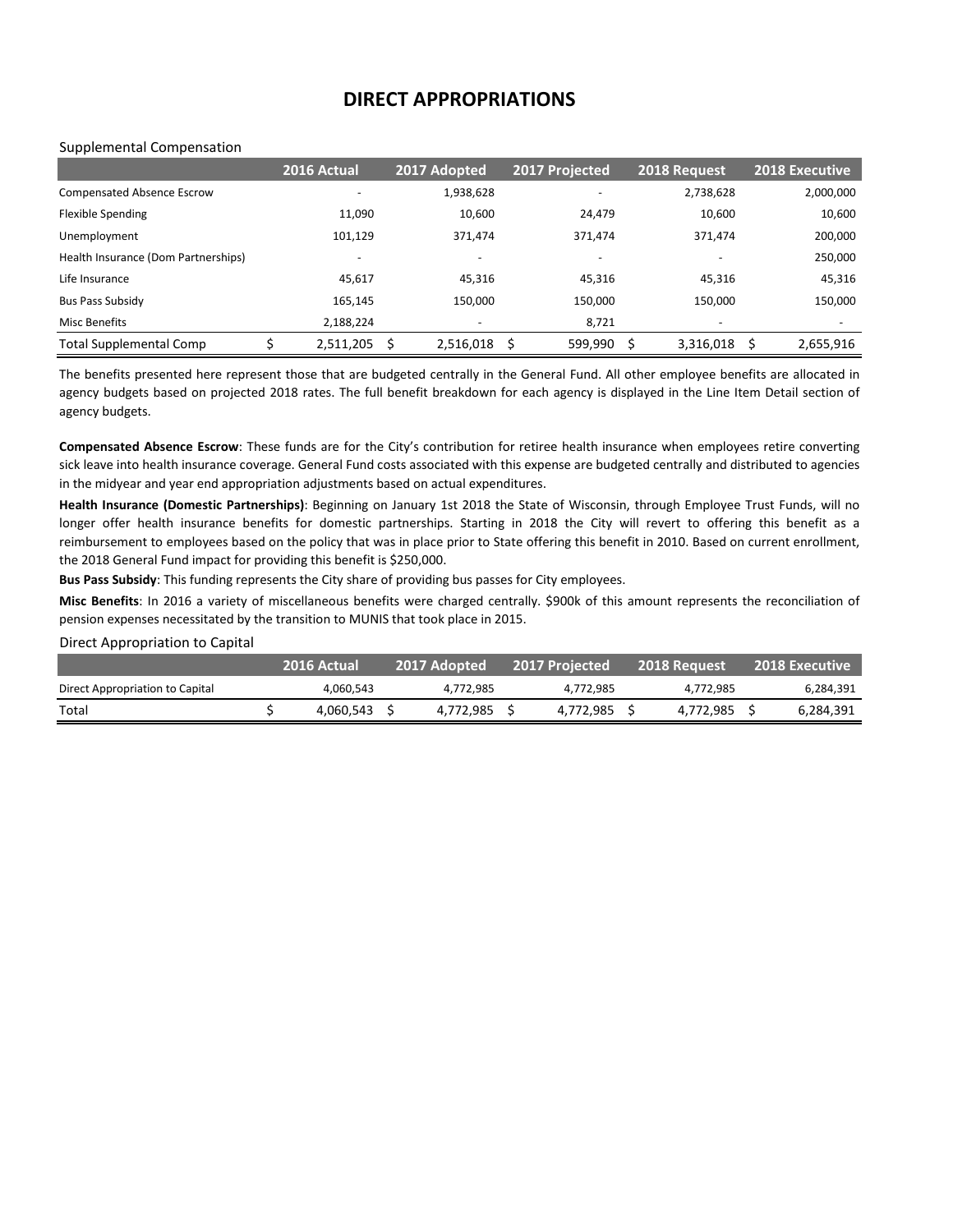## Direct Appropriations

|                                        | 2016 Actual              | 2017 Adopted             | 2017 Projected  | 2018 Request    | 2018 Executive  |
|----------------------------------------|--------------------------|--------------------------|-----------------|-----------------|-----------------|
| \$15 Min Wage                          |                          | 80,000                   | 80,000          | 160,000         | 160,000         |
| <b>City Memberships</b>                | 91,533                   | 88,033                   | 88,033          | 89,033          | 89,033          |
| Clean Air Coalition                    | $\frac{1}{2}$            | 6,000                    | 6,000           | 6,000           | 6,000           |
| <b>Community Gardens Partnership</b>   | 25,000                   | 25,000                   | 25,000          | 25,000          | 25,000          |
| Comm Improvement Initiatives           | 76,128                   |                          |                 |                 |                 |
| <b>Cost Allocation Study</b>           |                          |                          |                 | 30,000          | 30,000          |
| Day Shelter and Gap Services           |                          |                          |                 | $\Box$          |                 |
| Federal Liaison                        | 31,969                   | 40,000                   | 40,000          | 40,000          | 40,000          |
| HR & Diverse Hiring Strategies         |                          | 10,000                   | 10,000          |                 |                 |
| Immigration Assistance Fund            |                          |                          |                 | 50,000          | 50,000          |
| Improvement Initiatives                | 13,485                   | 21,000                   | 21,000          | 21,000          | 21,000          |
| Legal Services                         |                          |                          |                 |                 |                 |
| License Suspension                     | 77,500                   | 75,000                   | 75,000          | 75,000          | 55,000          |
| Madison Food Policy Council            | 17,056                   | 50,000                   | 50,000          | 60,000          | 60,000          |
| MadMarket                              | 25,000                   | 25,000                   | 25,000          | 25,000          | 25,000          |
| Martin Luther King Awards              |                          | 600                      | 600             | 600             | 600             |
| Martin Luther King Holiday             | 2,100                    | 7,100                    | 7,100           | 7,100           | 7,100           |
| My Brother's Keeper                    | 25,000                   |                          |                 |                 |                 |
| Pathways Program                       |                          | 12,500                   | 12,500          | 12,500          | 12,500          |
| Police and Fire Commission             | 15,040                   | 25,000                   | 25,000          | 25,000          | 25,000          |
| Police Policy Review                   | 30,787                   | 400,000                  | 400,000         |                 |                 |
| Prior Year Encumbrances                |                          | 400,000                  | 334,236         | 400,000         | 400,000         |
| <b>RESJI Initiatives</b>               | 16,692                   |                          |                 |                 |                 |
| Revenue Sharing Payments               | 254,266                  | 242,393                  | 169,738         | 70,554          | 62,341          |
| <b>SEED Grants</b>                     | 44,150                   |                          |                 |                 |                 |
| <b>State Liaison</b>                   | 43,329                   | 33,000                   | 33,000          | 33,000          | 33,000          |
| <b>Strategic Management Governance</b> | $\overline{\phantom{a}}$ | $\overline{\phantom{a}}$ | $\blacksquare$  | 30,000          | 30,000          |
| <b>Taxes and Special Assessments</b>   | 50,000                   | 50,000                   | 50,000          | 50,000          | 50,000          |
| THRIVE / MadREP                        | 18,000                   | 18,000                   | 18,000          | 18,000          | 18,000          |
| Transit for Jobs                       | 80,000                   | $\overline{\phantom{a}}$ |                 |                 | $\overline{a}$  |
| Zoo                                    | 425,078                  | 75,000                   | 75,000          | 75,000          | 75,000          |
| Insurance Fund                         | 1,600,000                |                          |                 |                 |                 |
| <b>Contingent Reserve</b>              | 198,951                  | 1,500,000                | 1,500,000       | 1,500,000       | 1,500,000       |
| <b>Cost Allocation</b>                 |                          |                          |                 |                 | (850,000)       |
| Total                                  | \$<br>3,161,064          | \$<br>3,183,626          | \$<br>3,045,207 | \$<br>2,802,787 | \$<br>1,924,574 |
| <b>General Fund Lapse</b>              |                          | (550,000)                |                 | (550,000)       |                 |

Direct Appropriation Notes

**\$15 Minimum Wage:** These centrally budgeted funds will support the second phase of a \$15 minimum wage for City of Madison employees. The plan anticipates reaching \$15 within 4 years. Funds will be distributed to agency budgets based on actual expenditures.

**City Memberships:** Expenditures budgeted here include: Dane County Cities and Villages Association, League of Wisconsin Municipalities, LWM Urban Alliance, Mayor's Innovation Project, National League of Cities, US Conference of Mayors, Wheeler Report, WI Coalition Against Homelessness, and WI Diversity Procurement Network. Funding for the WI Coalition Against Homelessness was increased from \$3,000 to \$4,000; funding for all remaining memberships are consistent with the current level. Increased funding for the WI Coalition Against Homelessness will be used to assist the organizations efforts to generate policies, develop community support, and secure State/Local resources for housing and services to end homelessness in Wisconsin.

**Clean Air Coalition:** These funds provide a direct annual subsidy to the Clean Air Coalition.